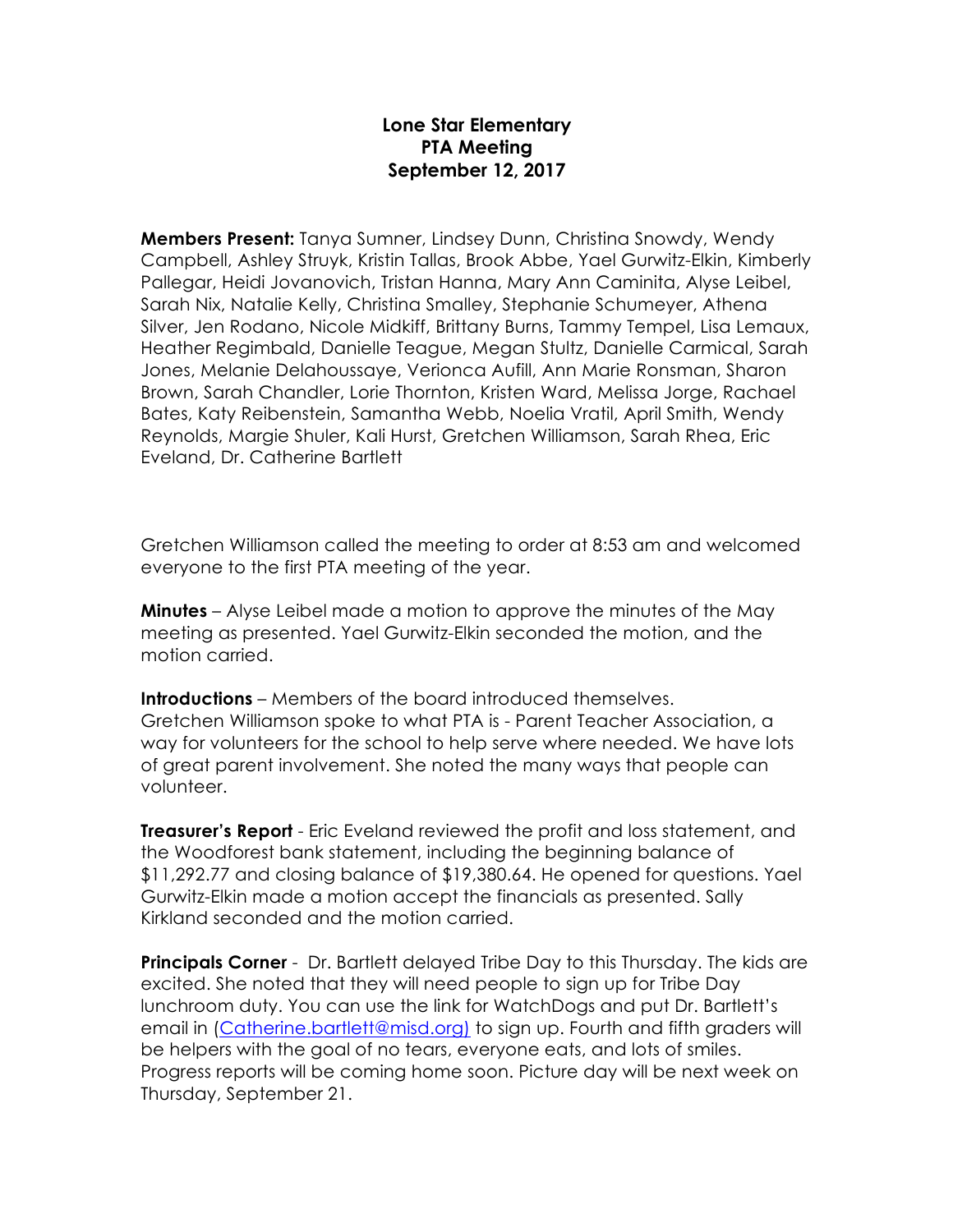## **Announcements:**

**Simply Circle App** - Gretchen Williamson thanked everyone who has helped with kindergarten lunches. She said the board will communicate volunteer opportunities through the Simply Circle app. Natalie Kelly noted that using a computer is easier to see what you can volunteer for, rather than a phone. If you set up notifications, you'll get an email to show opportunities that day. She asked for feedback and noted that current sign ups include help decorating the science lab.

**Website** - Gretchen Williamson reported that the PTA website is LSEPTA.com. The board will be posting minutes from the meetings, will have a calendar, a link to order the yearbook, and more. Don't forget to like the PTA Facebook page. The school also has a Facebook page, where teachers can add things to it such as adding photos and requesting items. It is also a great way for families and extended family to keep in touch with what's going on at school.

**Volunteering** - To volunteer at the school, you must fill out a background form. The form can be found on the MISD website. There's also a link to the form on the PTA website. They have to be updated every year. Be sure to let others know who will be volunteering.

**Watchdogs** – Dads can sign up to work at the school for a day. The sign up for that is Sign Up Genius and is on the PTA website. Tanya Sumner is Watchdog coordinator.

**Fundraising** - Christina Smalley reported that the Fun Run will be on October 26. More information will be coming soon. It is one day of running, but they will be doing activities and fundraising throughout that week. Gretchen Williamson noted that it will be Apex Fun Run again this year. It is run by a family local to Montgomery, a lot of fun for the kids and will kick off with a Pep Rally. The event helps us raise a lot of money for the school. Last year the event cleared \$78,000. She noted that if the event is successful, that will be the only fundraiser for the year. They will need a lot of parents to help that day, especially with marking shirts. The students will raise money for it by asking friends and family to sponsor them per lap. Dr. Bartlett said that 20% goes directly back to the classroom for things like flexible seating, more books, grade level set of tablets or laptops. They have big goals this year including a 5<sup>th</sup> grade laptop cart and turning the library into an internet café with a laptop cart there as well. It also helps with The Leader in Me. She wants the money to impact all of the students or as many as possible. Gretchen Williamson noted that Lone Star is within the top 5% schools in the nation with how much is raised.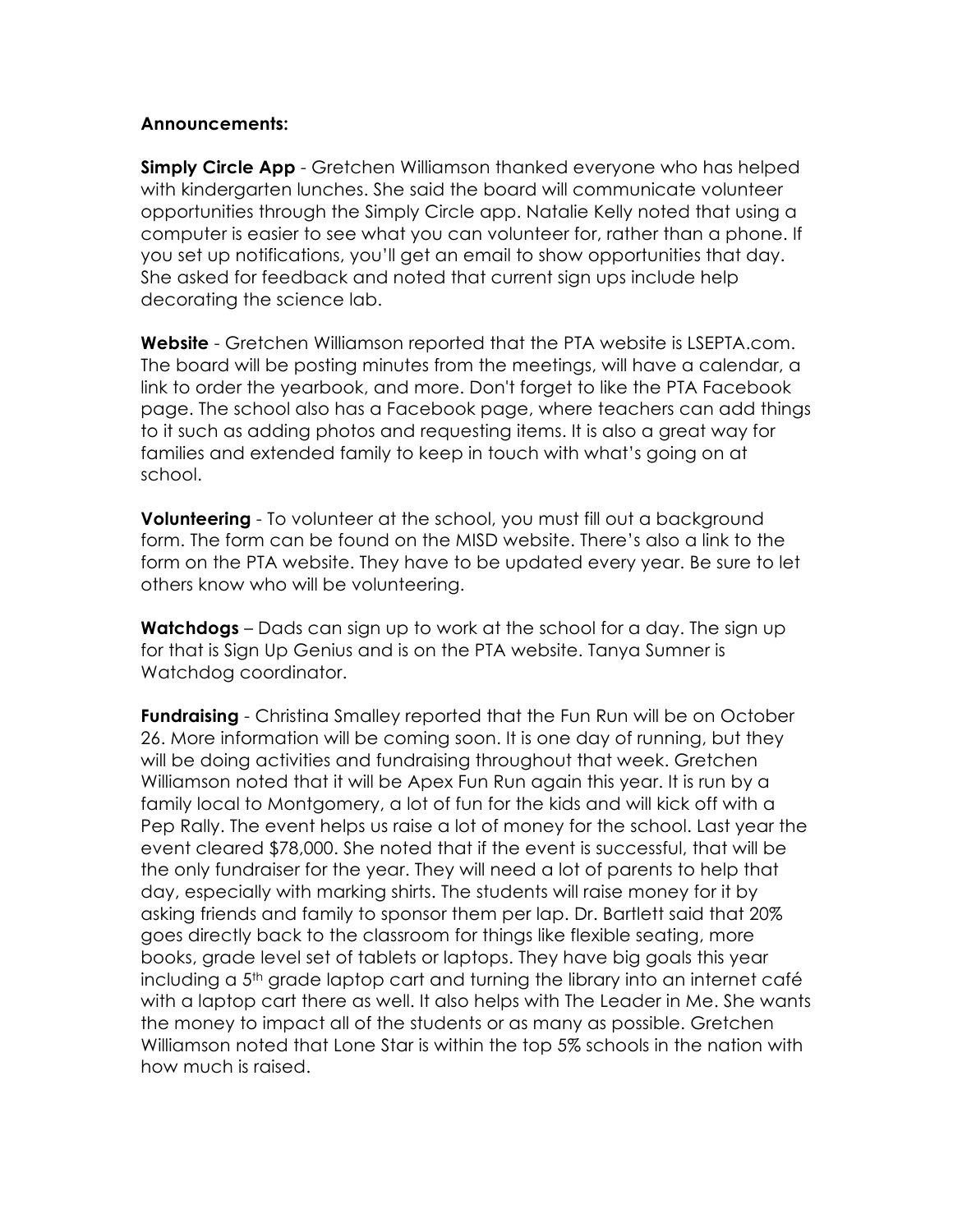**Box Tops** – Jen Rodano reported that we do collect box tops and get 10 cents for every box top. Last year we raised around \$1,200 with it. To help Jen, please cut the box tops to the edge. We do not do Campbell's soup cans anymore. She will be sending home box top collection sheets. You can put in a bag or tape them to the sheet and send in your student's folder. The teacher will make sure she gets them. She will check all and will send them in. We will collect them twice a year. They cut checks to us in October and April. There will also be classroom incentives and contests.

**Programs** - Natalie Kelly reported that Red Ribbon Week will be the same week as Fun Run. There will be volunteer opportunities associated with that. Also coming up are Character Book Parade (no volunteer opportunities) and Anti-Bully Week. Some others they are considering include nutrition week, and pets week. Check SimplyCircle for associated volunteer opportunities.

**Yearbook** – Sally Kirkland reported that she will need help with taking photos at events. There's an app for the yearbook and we will add the sign in to the PTA website. You can upload them right then; you just have to caption every single picture with the grade and also the event, if possible. This is especially important if it is grade-specific. She noted that if you upload several, you need to caption every single picture. There will be many opportunities to take pictures. She would like to have someone for each grade at Fun Run. She recommended buying yearbooks before October 15 because the price goes up then and will go up even more after that. They have sold 83 so far. Gretchen Williamson thanked Sally for all her work on that.

**Important Dates** - Check the list of Important Dates. Please put them in your calendar. We've tried to go all the way through December.

**Voting** - Gretchen Williamson reported that in the packet, there's a tax exemption form. You can show those forms if purchasing something for the PTA. The PTA will not reimburse tax on anything you purchase. She noted that a vote was needed for non-tax days. Every year, we're allowed two non-tax days and we need to vote on one. She proposed that one of those be Meet the Teacher because of shirts and mums. Eric Eveland made a motion to use the Meet the Teacher date for one of the days. Jen Rodano seconded and the motion carried.

The next Meeting will be in cafeteria or in room 101. The PTA will be discussing volunteer opportunities for Fun Run. Sarah Rhea will post the meeting minutes on the website.

Natalie Kelly reported that there are 3 volunteer opportunities open now for science lab decorating. She said you can sign up or just show up in room 204.